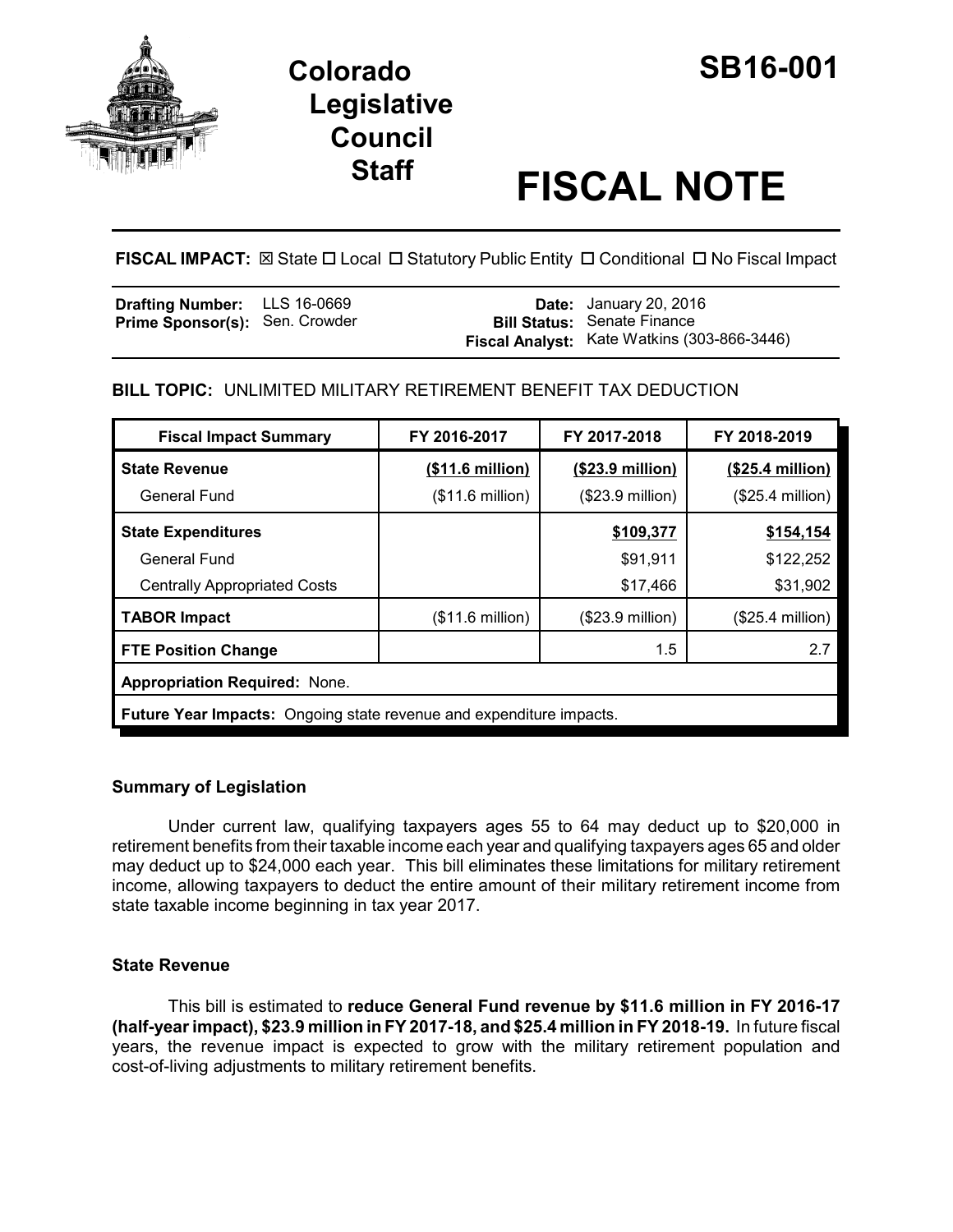January 20, 2016

*Assumptions.* Data from the Department of Defense Office of the Actuary indicate that in federal fiscal year 2014, 45,816 retires in Colorado claimed \$118.7 million monthly in military retirement benefits. This population excludes retirees who are disabled whose benefits are assumed to be excluded from federal taxable income. The 20,917 retirees over age 65 averaged an annual retirement income of \$32,253. Those under 65 averaged \$31,100 in annual retirement income, including an estimated 12,183 retirees ages 55 to 64 and 11,200 retirees under age 55.

These population and average payment amounts were grown by expectations for population and cost-of-living adjustments to arrive at estimates for tax year 2017 and beyond. The deduction under current law was then subtracted from the average retirement income amount for the above stated age groups to determine the difference between deductions claimed under current law and Senate Bill 16-001. Table 1 compares the estimated 2017 income tax liability reduction for taxpayers who claim the maximum deduction under current law and the projected average deduction under Senate Bill 16-001.

| Table 1. Estimated Tax Year 2017 Income Tax Savings<br>(Calculated as the deduction amount multiplied by the state income tax rate of 4.63%) |                                                 |                                               |                                           |  |
|----------------------------------------------------------------------------------------------------------------------------------------------|-------------------------------------------------|-----------------------------------------------|-------------------------------------------|--|
| <b>Taxpayer Age</b>                                                                                                                          | <b>Under Current Law</b><br>(Maximum Deduction) | <b>Under SB 16-001</b><br>(Average Deduction) | <b>Average Savings*</b><br>under SB16-001 |  |
| Below 55                                                                                                                                     | \$0                                             |                                               | \$1,442                                   |  |
| 55 to 64                                                                                                                                     | $$20,000 \times 4.63\% =$<br>\$926              | $$31,152 \times 4.63\% = $1,442$              | 516                                       |  |
| 65 and Over                                                                                                                                  | $$24,000 \times 4.63\% = $1,111$                | $$32,801 \times 4.63\% = $1,519$              | 408                                       |  |

*\*Assumes that the taxpayer has a large enough tax liability to receive additional savings.*

The estimated average taxpayer savings was then multiplied by the projected eligible population in each age group to arrive at a projection of the revenue impact of this bill. Not all qualifying taxpayers will have a Colorado income tax liability large enough to experience savings from this bill because many taxpayers claim other tax deductions and credits that reduce the taxes they owe. To account for this consideration, the projected revenue impact was reduced by 28.1 percent, an adjustment based on a weighted average of the tax liability and share of taxpayers ages 65 and older using data from the 2012 Colorado statistics of income.

### **TABOR Impact**

This bill reduces state revenue from the General Fund, which will reduce the amount of money required to be refunded under TABOR. TABOR refunds are paid out of the General Fund. Table 2 shows the projected impact on the mechanisms used to refund the TABOR surplus under current law. This bill is expected to reduce the TABOR surplus by \$11.6 million in FY 2016-17 and \$23.9 million in FY 2017-18, reducing the amount of revenue refunded through the Six Tier Sales Tax Refund by these amounts.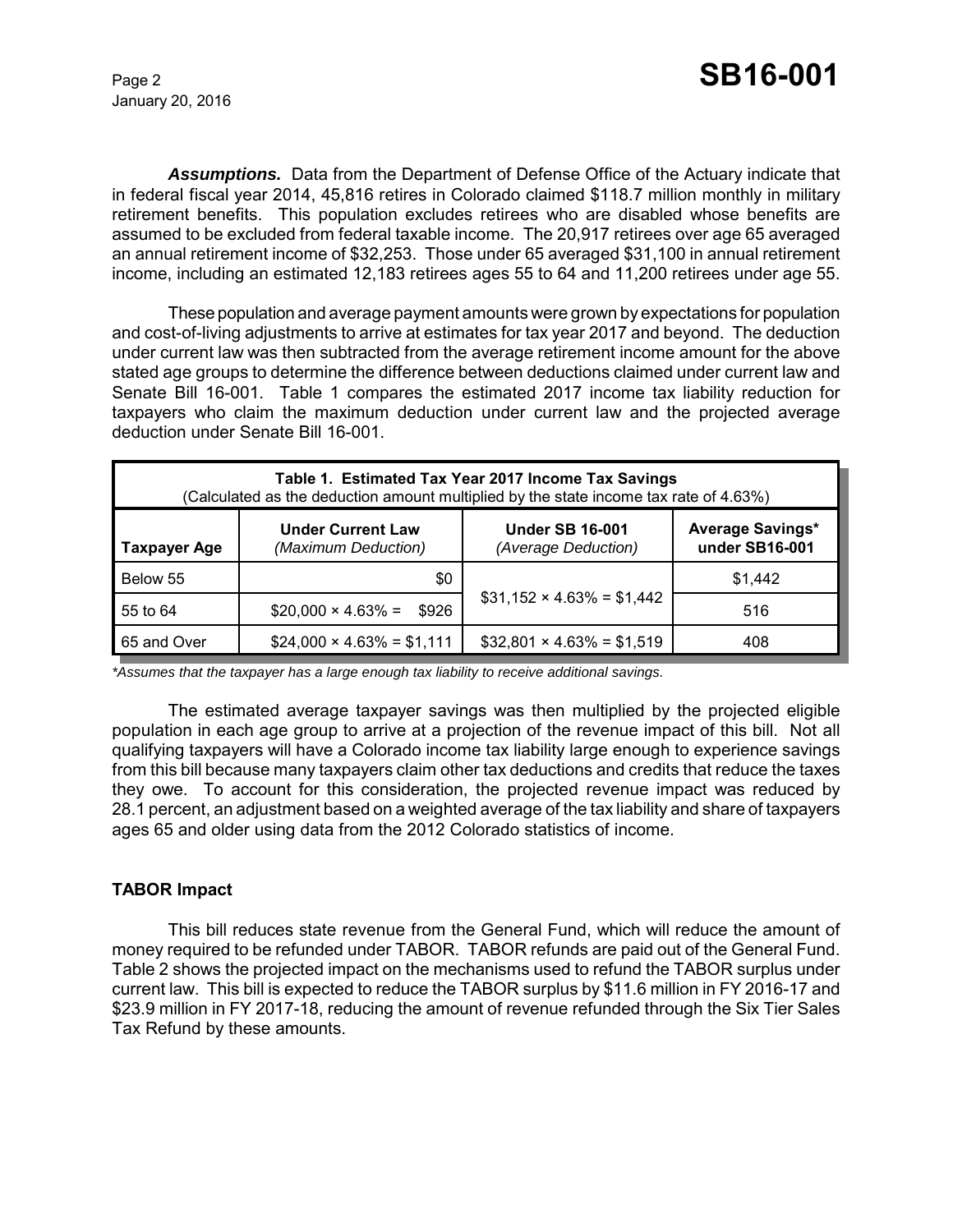| Table 2. Impact of SB 16-001 on Current Refund Mechanisms<br>(Millions of Dollars)                                                                       |                                                                          |                                                                                  |  |
|----------------------------------------------------------------------------------------------------------------------------------------------------------|--------------------------------------------------------------------------|----------------------------------------------------------------------------------|--|
|                                                                                                                                                          | <b>FY 2016-17 Surplus</b><br>FY 2017-18 Refund<br>Tax Year 2017          | <b>FY 2017-18 Surplus</b><br>FY 2018-19 Refund<br>Tax Year 2018                  |  |
| <b>Current Law</b><br>Revenue above the TABOR limit<br>Income Tax Rate Reduction<br>Sales Tax Refund                                                     | $$191.6$ million<br>191.6 million                                        | \$384.2 million<br>232.9 million<br>151.3 million                                |  |
| SB 16-001<br>Revenue above the TABOR limit<br>Income Tax Rate Reduction<br>Sales Tax Refund                                                              | 180.0 million<br>O<br>180.0 million                                      | 360.3 million<br>232.9 million<br>127.4 million                                  |  |
| <b>Change from Current Law</b><br>Revenue above the TABOR limit<br>Income Tax Rate Reduction<br>Sales Tax Refund<br><b>Total Change from Current Law</b> | $(11.6 \text{ million})$<br>$(11,6 \text{ million})$<br>(\$11.6 million) | $(23.9 \text{ million})$<br>$(23.9 \text{ million})$<br>$($23.9\text{ million})$ |  |

*Source: Legislative Council Staff December 2015 forecast.*

#### **State Expenditures**

This bill will increase General Fund expenditures for the **Department of Revenue by \$109,337 and 1.5 FTE in FY 2017-18 and \$154,154 and 2.7 FTE in FY 2018-19**. Costs include personal services, operating expenses, form change and programming costs, as summarized in Table 3.

| Table 3. Expenditures Under SB 16-001       |            |            |            |
|---------------------------------------------|------------|------------|------------|
| <b>Cost Components</b>                      | FY 2016-17 | FY 2017-18 | FY 2018-19 |
| <b>Personal Services</b>                    |            | \$63,880   | \$114,984  |
| FTE.                                        |            | 1.5        | 2.7        |
| Operating Expenses and Capital Outlay Costs |            | 10,831     | 7,268      |
| Form Change and Programming                 |            | 17,200     |            |
| Centrally Appropriated Costs*               |            | 17,466     | 31,902     |
| <b>TOTAL</b>                                |            | \$109,377  | \$154,154  |

*\* Centrally appropriated costs are not included in the bill's appropriation.*

*Taxpayer Service Division costs.* The deduction under this bill requires minimal audit work to verify retirement income as this amount is reported on federal income tax returns. Fifteen percent of the claims filed for the deduction in tax years 2017 and 2018 are expected to be reviewed by a Tax Examiner I. This will require 1.3 FTE in FY 2017-18 and 2.5 FTE in FY 2018-19.

*Call Center.* New tax expenditures tend to result in higher call center volumes. Ten percent of the qualifying population is assumed to require call center services for tax year 2017 and 5 percent for tax year 2018 returns, requiring 0.2 FTE in FY 2017-18 and FY 2018-19.